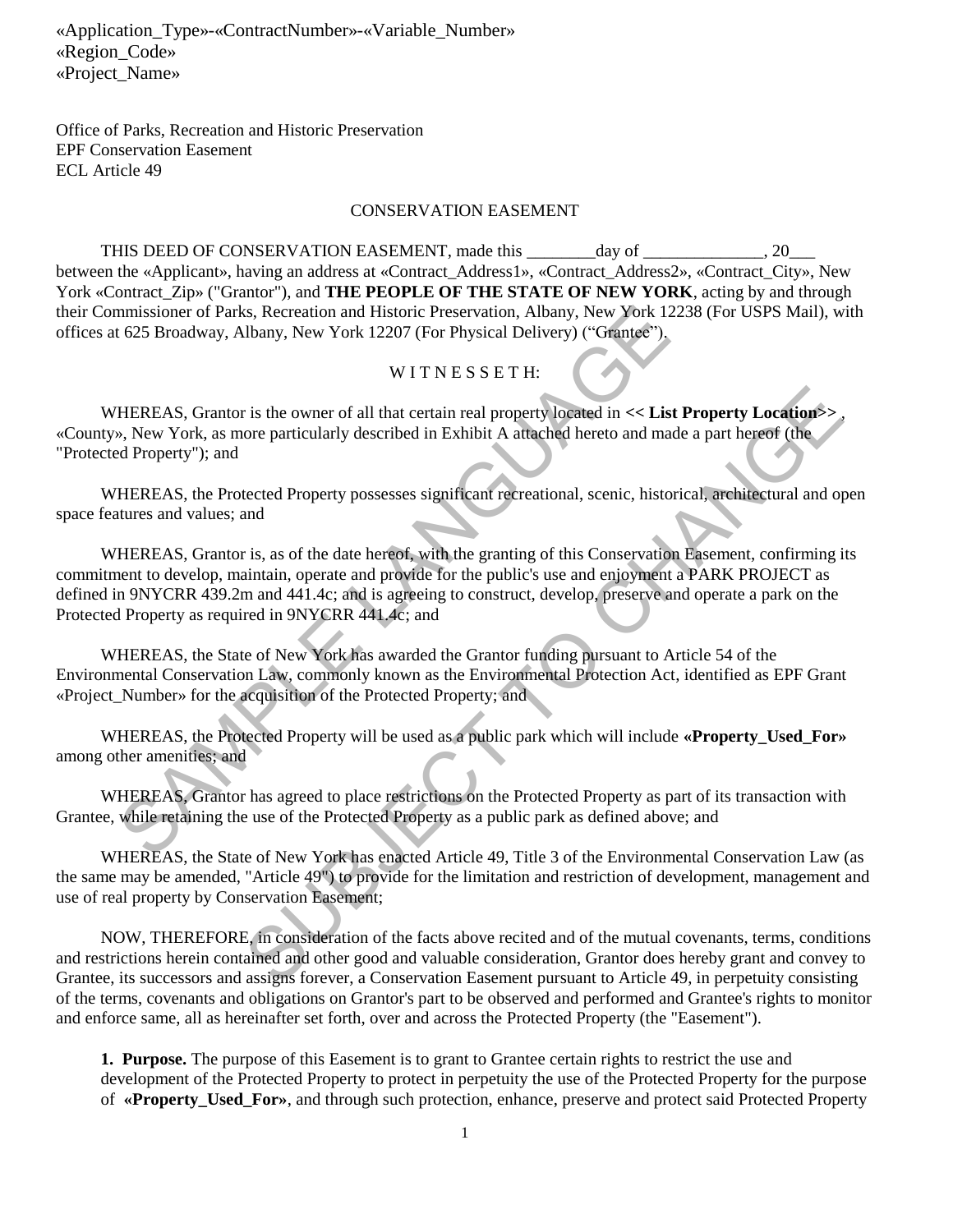for the use and enjoyment of the public.

**2. Prohibited Uses and Practices.** The following uses and practices are inconsistent with the purpose of this Easement and shall be prohibited upon or within the Protected Property, except to the extent permitted by Paragraph 4 hereof:

- (a) Any commercial, industrial or residential uses of the Protected Property, except as expressly permitted herein.
- (b) The division or subdivision of the Protected Property.
- (c) The construction, erection, maintenance or replacement of any buildings, roads, roadways, signs (other than informational or directional signs), billboards, satellite dishes, fences, docks or other structures or improvements of any kind or nature whatsoever on or over the Protected Property except solely the Permitted Improvements (as defined in subparagraph 4(a) hereof).
- (d) The dumping or storage of ashes, trash, waste, garbage and sawdust on any portion of the Protected Property, except such storage of the aforementioned material as may be normally and reasonably incidental to uses permitted hereunder. No chemical wastes or other hazardous waste materials may be dumped or stored on the Protected Property.
- (e) Dredging, mining, excavation, filling or other use of the Protected Property, which is detrimental to drainage, water quality, flood control or the fish and wildlife attributes of the Protected Property; subject, however, to Grantor's right to build, install, maintain, repair and replace the Permitted Improvements in accordance with the provisions hereof and all applicable laws and governmental regulations.
- (f) Disturbances of the Protected Property's surface topography, including but not limited to filling, excavation, grading, removal of topsoil, sand, gravel, rocks or minerals, or changing of the topography of the land in any manner except as may be reasonably necessary for the construction, erection, installation, maintenance or replacement of any of the Permitted Improvements in accordance with the terms hereof or as may be normally and reasonably incidental to any of the uses of the Protected Property expressly permitted hereby. The division or subdivision of the Protected Property.<br>
The construction, erection, maintenance or replacement of any buildings, roads, ro<br>
informational or directional signs, billboards, satellite dishes, feaces, docks o The system of a state whatsoever on or over the Protected Property except solely the<br>
stements (as defined in subparagraph 4(a) hereof).<br>
storage of abses, trash, wate, gurange and sawdust on any portion of the Protected<br>
- (g) The use of toxic chemicals, including, without limitation, pesticides and herbicides, on the Protected Property, except in connection with interior operation and maintenance of the Permitted Improvements or as permitted by the Office of Parks, Recreation and Historic Preservation ("OPRHP") and the Department of Environmental Conservation ("DEC") or any other governmental agency having jurisdiction over the Protected Property and in accordance with all applicable governmental laws and regulations.
- (h) Except as may be required for emergency purposes or for necessary management actions of Grantee or Grantor or for the construction and maintenance of the Permitted Improvements, the use of off-road motorized vehicles other than on the roads on the Protected Property, including, without limitation, automobiles, all-terrain vehicles and motorcycles.

**3. Affirmative Rights Conveyed.** Grantee shall have the right to review and approve any plans for development, construction or installation of structures or improvements on the Protected Property.

 **4. Retained Rights of Grantor.** Subject to the purpose and provisions of this Easement, including, without limitation, the provisions of Paragraphs 2 and 3 hereof, Grantor reserves and retains all customary rights of ownership in the Protected Property, to the extent such rights are exercised in a manner which is not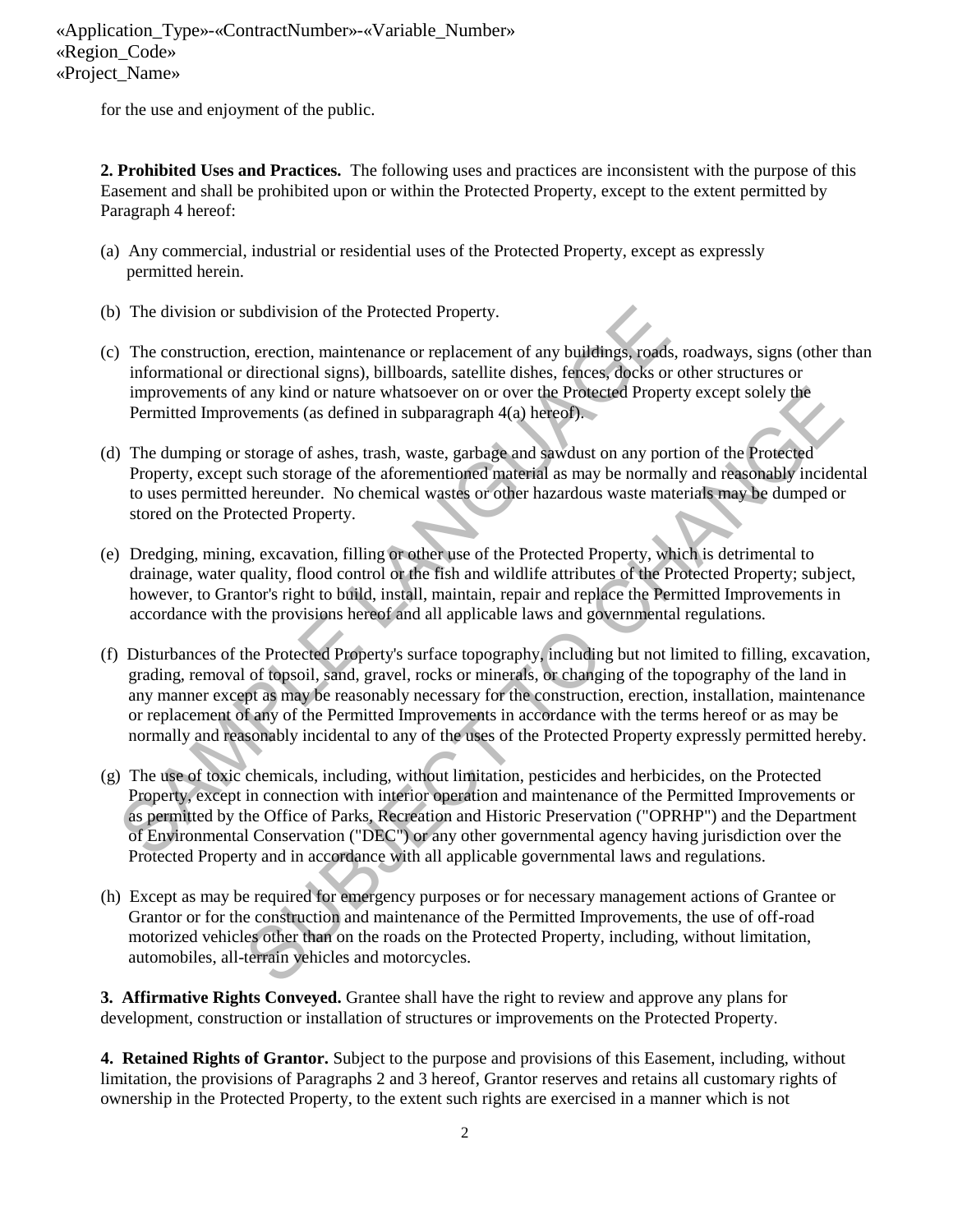inconsistent with the use of the Protected Property as a public park, including, but not limited to:

### *Choose appropriate paragraph, list items where noted, insert appropriate letter in the ( ) a,b,c:*

### **For existing structures and facilities:**

### <<**Insert ONLY if there are existing structures or facilities on the Protected Property>>**

- ( )The right to renovate, repair and maintain the following existing structures and facilities, as Permitted Improvements, in order to enhance the Protected Property for use as a public park:
	- (1) <<**List Permitted Renovations, Repairs, Maintenance, if any, here>>**

### **For future development:**

# << **Insert ONLY if a Site Plan for the Park has been submitted and approved by OPRHP.>>**

- ( )The right to construct, install and maintain the following Permitted Improvements as enhancements to the Protected Property for use as a public park:
	- (1) **<<List Additional Facilities, if any, here>>**

# *Standard paragraphs to be included in every CE; insert appropriate letter in the ( ) list consecutively from above:*

( ) The right, subject to approval of Grantee as evidenced by a letter signed by the Commissioner or the Commissioner's delegate, to construct, install and maintain future recreational and support facilities which are reasonably necessary and consistent with the use and enjoyment of the Protected Property for use as a public park. (1) <<List Permitted Renovations, Repairs, Maintenance, if any, here><br>
So that the development:<br>
So the Site Plan for the Park has been submitted and approved by<br>
The right to construct, install and maintain the following struct, install and maintain the following Permitted Improvements as enhancements to the<br>rty for use as a public park:<br>
dditional Facilities, if any, here $>>$ <br>
hs to be included in every CE: insert appropriate letter in th

The construction, repair and maintenance of any Permitted Improvement shall be undertaken in a way which mitigates, to the greatest extent practicable, any effects on any stream, wetland, pond, lake or other body of water located within 100 feet of such improvement.

( ) The right to manage and improve the land and vegetation by landscaping, including planting, cultivation, trimming and removal of grass, trees, shrubs and flowers for the purpose of enhancing the Protected Property as a public park.

**5. Public Access.** There shall be public access to the Protected Property, except that access to those areas customarily used for administrative, maintenance, safety and public health purposes, may be restricted. Grantor may promulgate rules and regulations regarding hours of use for the public.

**6. Inspection.** Grantee and its duly authorized agents, employees and representatives shall have the right to enter the Protected Property upon reasonable notice to Grantor, at such times during normal business hours and in such manner as will not unreasonably interfere with Grantor's use of the Protected Property in accordance with this Easement, to examine and inspect the Protected Property to ensure there are no violations, breaches or defaults of any term, provision, covenant or obligation on Grantor's part to be observed or performed under this Easement.

**7. Enforcement Rights of Grantee.** Grantor acknowledges and agrees that Grantee's remedies at law for any violation of this Easement are inadequate. Therefore, in addition to, and not in limitation of, any other rights of Grantee hereunder or at law or in equity, in the event any breach, default or violation of any term, provision,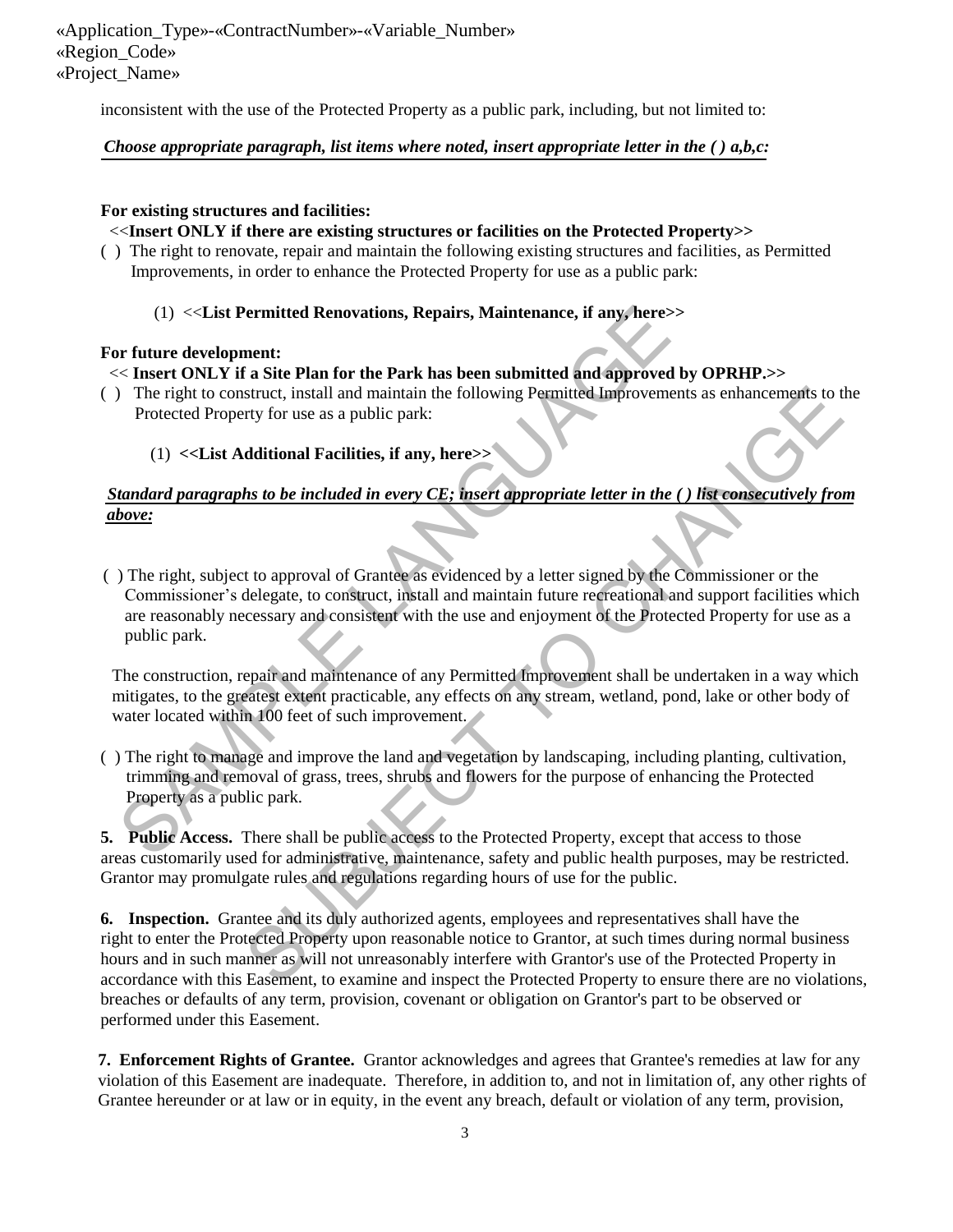covenant or obligation on Grantor's part to be observed or performed pursuant to this Easement is not cured by Grantor within 30 days notice thereof by Grantee (which notice requirement is expressly waived by Grantor with respect to any such breach, default or violation which requires immediate action to protect the purpose of this Easement) Grantee shall have the right (a) to institute a suit to enjoin or cure such breach, default or violation by temporary and/or permanent injunction, or (b) to seek or enforce such other legal and/or equitable relief or remedies as Grantee deems necessary or desirable to ensure compliance with the terms, conditions, covenants, obligations and purpose of this Easement; provided, however, that any failure, delay or election to so act by Grantee shall not be deemed to be a waiver or a forfeiture of any right or available remedy on Grantee's part with respect to such breach, default or violation or with respect to any other breach, default or violation of any term, condition, covenant or obligation under this Easement.

**8. Baseline Data.** In order to establish the present uses and condition of the Protected Property so as to be able to properly monitor its future uses and condition and assure compliance with the terms hereof, Grantor will make available to Grantee existing documentation in its possession of the natural condition of the Protected Property and Grantee has caused to be prepared such additional documentation deemed appropriate by Grantee, including a survey of the Protected Property showing its relationship to adjacent features and properties, and on-site photographs. The aforementioned documentation shall constitute an inventory of the Protected Property's relevant features and conditions (the "Baseline Data"). The Baseline Data shall be kept on file at Grantee's offices and shall be accessible to Grantor upon reasonable notice during normal business hours. The parties acknowledge and agree that in the event a controversy arises with respect to the nature and extent of the present uses or condition of the Protected Property, the parties shall not be foreclosed from utilizing all other relevant or material documents, surveys, reports, and other evidence to assist in the resolution of the controversy. To the extent Grantor and Grantee have initialed the Baseline Data, such Baseline Data shall be presumed to be a correct depiction of the Protected Property as of the date hereof. **Baseline Data.** In order to establish the present uses and condition of the Protecte<br>be able to properly monitor its future uses and condition and assure compliance with<br>mature vill make available to Grantee existing doc In Grantee has caused to be prepared such deditional documentation decente appropriate<br>a starvey of the Protected Property showing its relationship to adjacent features and<br>e photographs. The aforementioned documentation s

## **9. Grant in Perpetuity.**

- (a) The provisions of this Easement shall run with and be a burden upon the Protected Property in perpetuity and shall be binding on Grantor and Grantee and their respective successors and assigns, and any party entitled to possession or use of the Protected Property while such party is entitled to such possession or use. Any successor or assign of Grantee shall be a qualified organization within the meaning of Article 49 and shall expressly assume the obligation to carry out the conservation purpose for which this Easement is granted and the other obligations of Grantee hereunder.
- (b) If Grantee or any successor or assign ceases or fails (i) to enforce this Easement, (ii) to exist, or (iii) to be a Qualified Organization, and upon the occurrence of such event, fails to assign all its rights and interest in the Protected Property, and delegate all its responsibilities under this Easement to a Qualified Organization, then the rights and interest of Grantee under this Easement shall be vested in another Qualified Organization in accordance with a cypres proceeding of a court of competent jurisdiction.

**10. Amendment.** This Easement can be modified only in accordance with the common and statutory law of the State of New York applicable to the modification of easements or covenants running with the land. Grantor and Grantee recognize that circumstances could arise which would justify the modification of certain of the restrictions contained in this Easement including requirements imposed on Grantor pursuant to licensing procedures or any authorized governmental licensing or permitting agency. To this end, Grantee and Grantor shall mutually have the right, in their sole discretion, to agree to amendments to this Easement which are not inconsistent with the purpose of the Easement provided, however, that the parties shall have no right or power to agree to any amendments hereto that would result in this Easement failing to qualify as a valid conservation easement under Article 49, any regulation issued pursuant thereto, and provided further that Grantee shall agree to the modification of this Easement to conform to such licensing procedures or any other authorized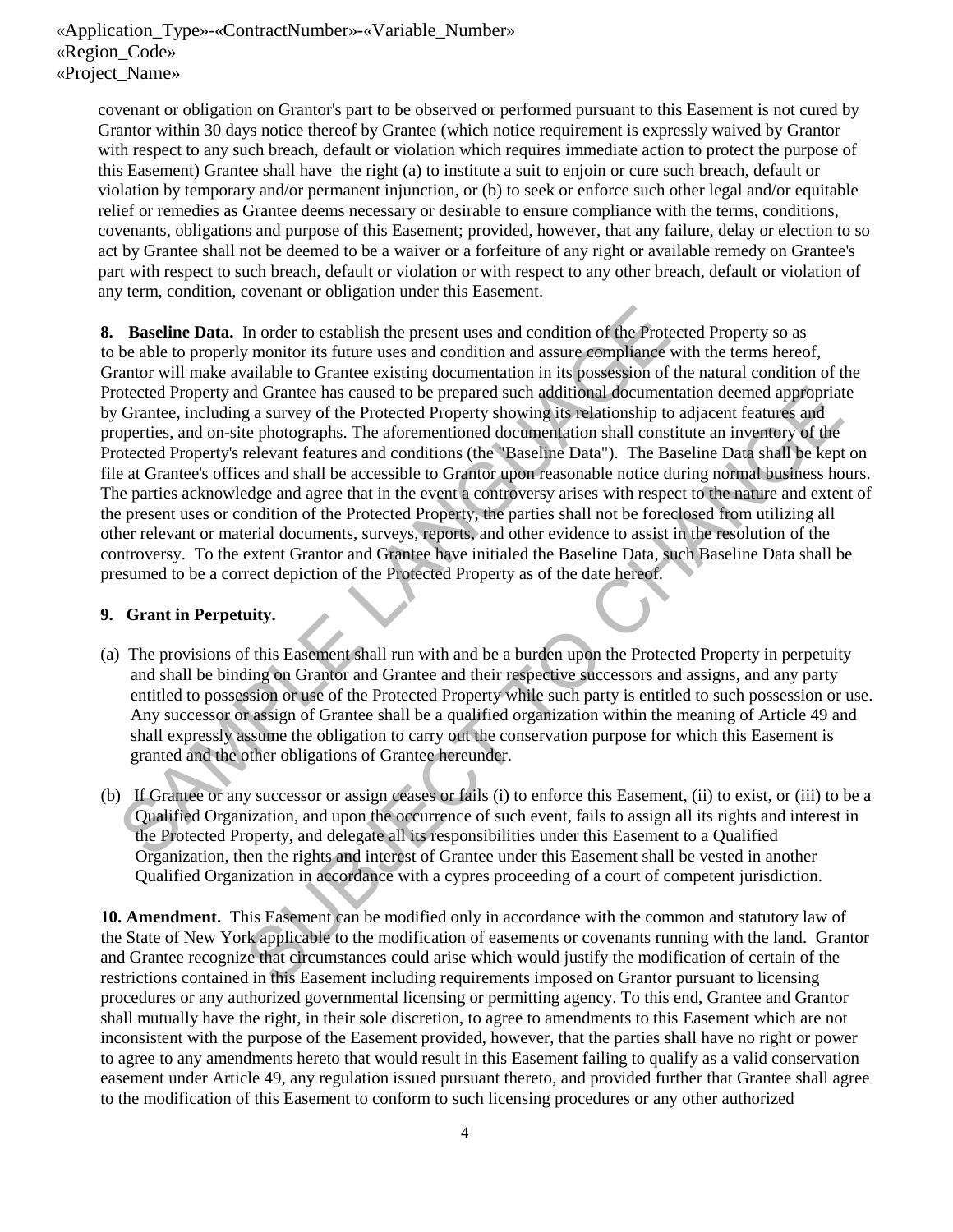governmental licensing or permitting agency.

**11. Notice.** All notices required by this instrument must be in writing, and must be personally delivered or deposited in a mail receptacle maintained by the United States Postal Service. A mailed notice must be contained in an accurately addressed, sealed envelope, marked for delivery by first class registered or certified mail, with sufficient prepaid postage affixed and with return receipt requested. Notices to Grantor and Grantee shall be addressed to their respective addresses as set forth above, or to such other addresses as they may designate by notice given in accordance with this Paragraph and to either of their attorneys as they may from time to time designate by notice given in accordance with this Paragraph. Notice shall be deemed given and received as of the date of its personal delivery or the date of its mailing in accordance with this Paragraph.

**12. Cooperation Agreement.** Grantor and Grantee agree to cooperate to comply with the provisions of Article 49, and the Regulations promulgated pursuant thereto, so that this Easement will qualify, as a perpetual conservation restriction, thereunder.

**13. Indemnification of Grantee.** Grantor agrees that Grantee has no affirmative obligation relating to maintenance of the Protected Property. Grantor further agrees that Grantee has no responsibility relating to costs, claims or liability arising from personal injury, accidents, negligence, or damage to the Protected Property resulting from public or private use of the Protected Property allowed by, arising out of, or resulting from this Easement. Grantor shall indemnify, hold harmless, defend and reimburse the Grantee from and against any and all claims, actions, suits, damages, liabilities, penalties, costs or expenses, including reasonable attorneys' fees, of any kind or nature whatsoever on account of injuries to or death of any person or damage to any property arising out of Grantee's ownership of this Conservation Easement. **Cooperation Agreement.** Grantor and Grantee agree to cooperate to comply with, and the Regulations promulgated pursuant thereto, so that this Easement will quali<br>nservation restriction, thereunder.<br> **L. Indemnification o** of Grantee. Grantor agrees that Grantee has no affirmative obligation relating to<br>
rotected Property. Grantor further agrees that Grantee has no responsibility relating (b)<br>
ity arising from presonal injury, accidents, neg

**14. Grantor's Title.** Grantor represents and warrants to Grantee (a) that Grantor is seized of the Protected Property in fee simple, and (b) that Grantor possesses full corporate right and authority to grant and convey this Easement pursuant to this instrument.

**15. Grantee's Representations.** Grantee represents and warrants that Grantee is a Qualified Organization.

## **16. Further Conveyance By Grantor.**

- (a) The Grantor shall not sell, dispose or use the Protected Property acquired hereunder for other than public park purposes without the prior written approval of the Commissioner, and the express authority of an act of the Legislature as provided in 9NYCRR 441.5.
- (b) (Municipalities) The Grantor Municipality shall not restrict the use of or access to the Protected Property by non-residents of the municipality or impose a fee for such use without prior written approval of the Commissioner of Parks, Recreation and Historic Preservation.

## **17. Miscellaneous.**

- (a) This Easement shall be binding on the parties and their respective successors and assigns. The terms "Grantor" and "Grantee", wherever used herein, and any pronouns used in place thereof, shall mean and include their respective successors and assigns.
- (b) If any provision of this Easement or the application thereof to any person or circumstance is found to be invalid, the remainder of the provisions of this Easement and the application of such provisions to persons or circumstances other than those as to which it is found to be invalid shall not be affected thereby.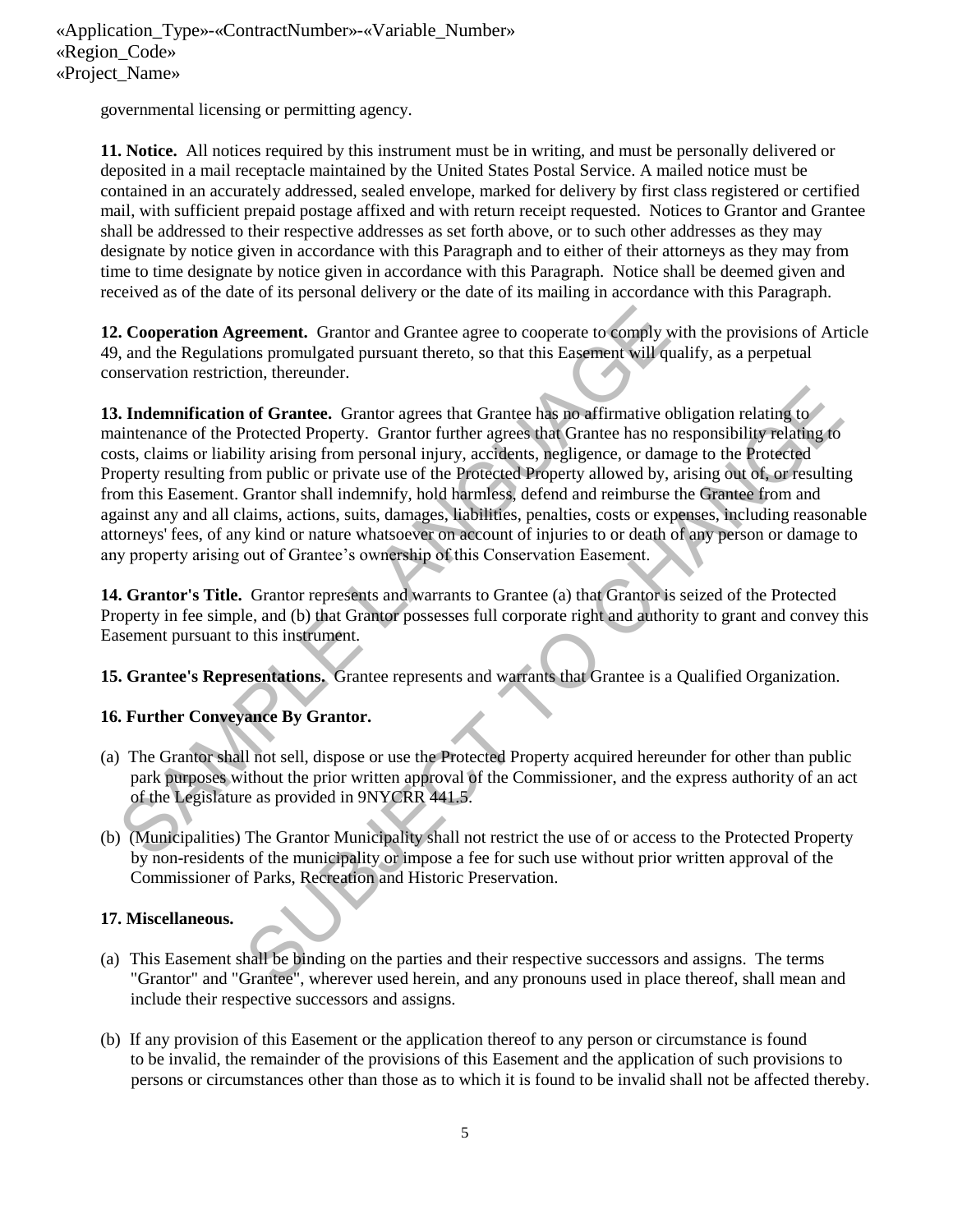- (c) In enforcing its rights hereunder with respect to a breach, default or violation of this Easement, Grantee shall take into account the reasonableness of requiring Grantor to cure the same and the time required to restore the Protected Property under the relevant circumstances, including but not limited to the season of the year and the accessibility of the Protected Property to Grantor.
- (d) All captions set forth herein are for convenience of reference only, and shall in no event be construed to limit, enlarge or modify any substantive provision of this Easement.
- (e) References herein to specific actions required or permitted to be undertaken by OPRHP and DEC hereunder shall in no way be deemed to waive or limit the regulatory authority or jurisdiction which OPRHP or DEC otherwise have or shall have (independently of the provisions of this Easement).

| IN WITNESS WHEREOF, Grantor has executed and delivered this Deed of Conservation Easement as of the                     |
|-------------------------------------------------------------------------------------------------------------------------|
|                                                                                                                         |
|                                                                                                                         |
|                                                                                                                         |
| date first set forth above.                                                                                             |
| <b>GRANTOR:</b>                                                                                                         |
|                                                                                                                         |
|                                                                                                                         |
|                                                                                                                         |
|                                                                                                                         |
|                                                                                                                         |
| Acknowledged and Accepted:                                                                                              |
|                                                                                                                         |
|                                                                                                                         |
| GRANTEE: The People of the State of New York through the Commissioner of Parks, Recreation and Historic<br>Preservation |
|                                                                                                                         |
|                                                                                                                         |
| Andy Beers<br>Its: Executive Deputy Commissioner                                                                        |
|                                                                                                                         |
|                                                                                                                         |
| DEPARTMENT OF LAW APPROVAL                                                                                              |
|                                                                                                                         |
| Date: $\_\_$                                                                                                            |
|                                                                                                                         |
|                                                                                                                         |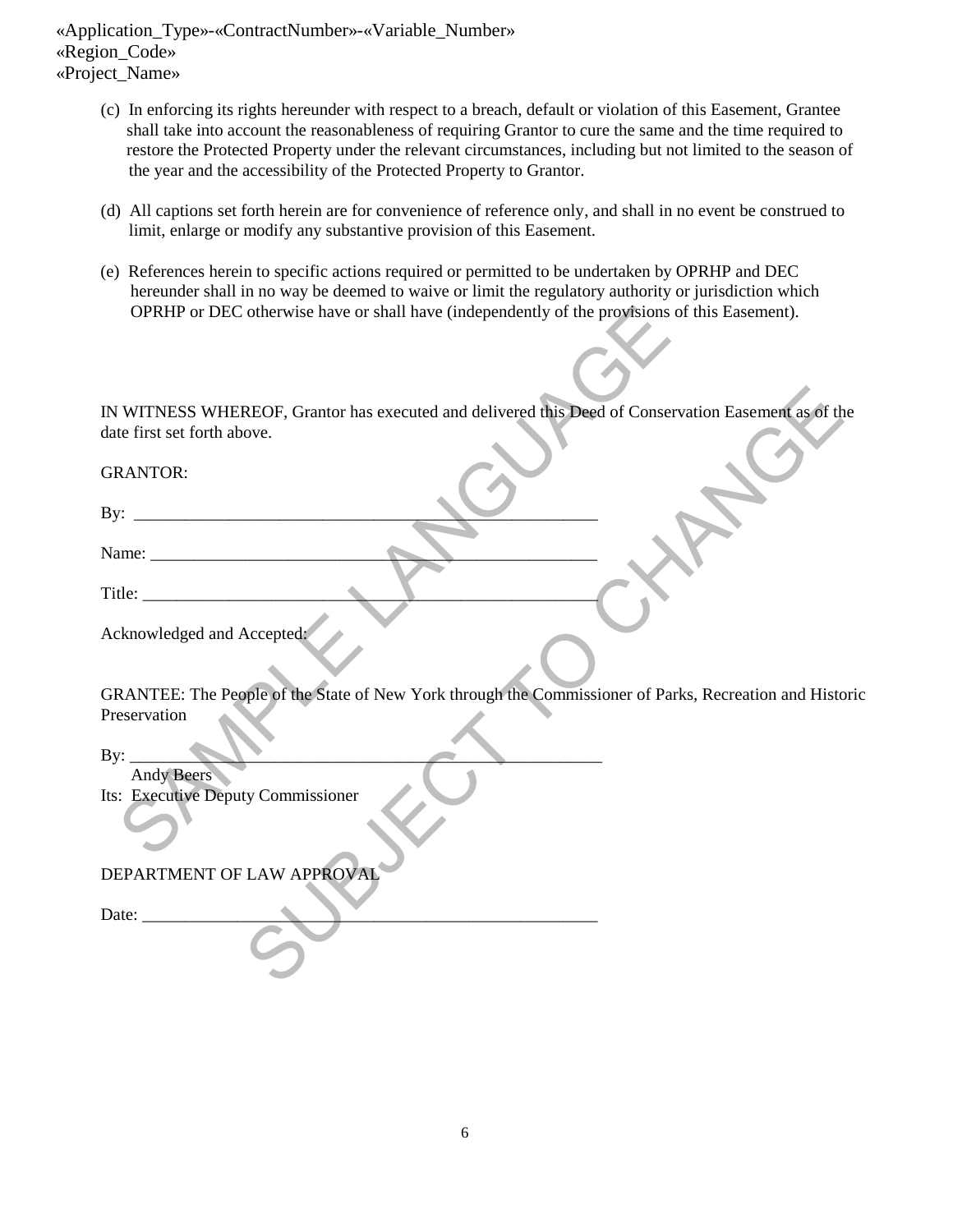### **GRANTOR**

| <b>STATE OF NEW YORK</b> |             |
|--------------------------|-------------|
|                          | $\sum$ SS.: |
| County of                |             |

On the\_\_\_\_\_\_day of \_\_\_\_\_\_\_\_\_\_\_\_\_\_\_\_\_\_\_\_in the year\_\_\_\_\_, before me, the undersigned,

personally appeared \_\_\_\_\_\_\_\_\_\_\_\_\_\_\_\_\_\_\_\_\_\_\_\_\_\_\_\_\_\_\_\_\_\_\_\_\_\_\_\_\_, personally known to me or proved to me on the basis of satisfactory evidence to be the individual(s) whose name(s) is (are) subscribed to the within instrument and acknowledged to me that he/she/they executed the same in his/her/their capacity(ies), and that by his/her/their signature(s) on the instrument, the individual (s), or the person upon behalf of which the individual(s) acted, executed the instrument.

 $\overline{\phantom{a}}$ Notary Public, State of New York

**GRANTEE: The People of the State of New York through the Commissioner of Parks, Recreation and Historic Preservation** 

STATE OF NEW YORK )

 $\big)$  SS.:

County of Albany )

On the\_\_\_\_\_day of \_\_\_\_\_\_\_\_\_\_\_\_\_\_\_\_\_\_\_\_in the year \_\_\_\_\_, before me, the undersigned, personally appeared Andy Beers, personally known to me or proved to me on the basis of satisfactory evidence to be the individual whose name is subscribed to the within instrument and acknowledged to me that he executed the same in his capacity, and that by his signature on the instrument, the individual, or the person upon behalf of which the individual acted, executed the instrument. (s) on the instrument, the individual (s), or the person upon behalf of which the indi-<br>
ment.<br>
Solvey Public, State of New York<br>
State of New York<br>
The People of the State of New York through the Commissioner of Parks,<br>
P Notary Public. State of New York<br>
Subsequence of Parks, Recreation and<br>
SSS:<br>
SS:<br>
SS:<br>
SS:<br>
In the year the commissioner of Parks, Recreation and<br>
SS:<br>
In the year the change of the change of the individual whose name<br>
in

Notary Public, State of New York

Record and Return to: New York State Office of Parks, Recreation and Historic Preservation Albany, New York 12238

 $\blacksquare$